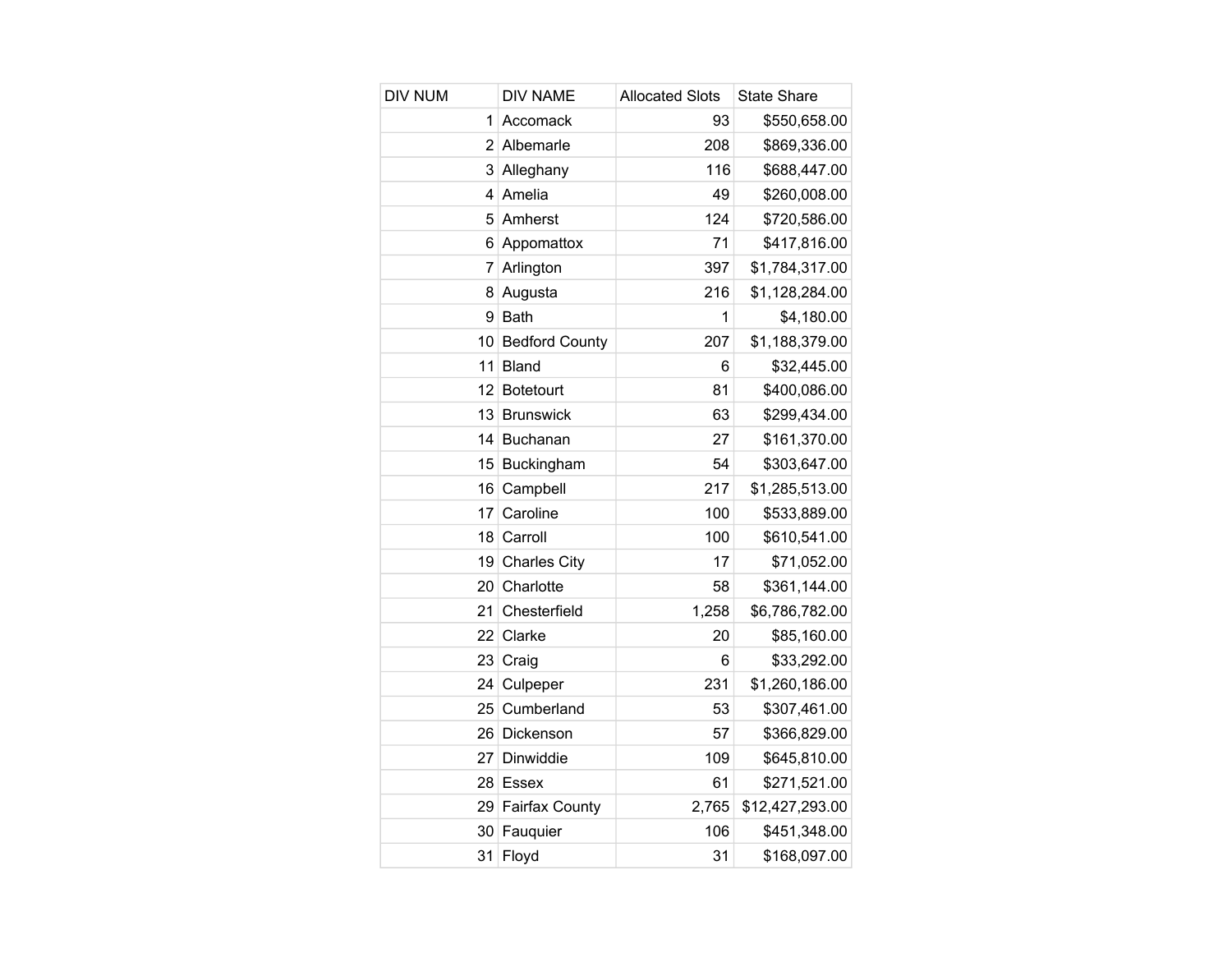| 32 | Fluvanna               | 51                       | \$254,634.00   |
|----|------------------------|--------------------------|----------------|
| 33 | <b>Franklin County</b> | 157                      | \$789,780.00   |
| 34 | Frederick              | 267                      | \$1,332,203.00 |
| 35 | Giles                  | 84                       | \$506,184.00   |
| 36 | Gloucester             | 106                      | \$533,848.00   |
| 37 | Goochland              | 29                       | \$121,206.00   |
| 38 | Grayson                | 50                       | \$270,581.00   |
| 39 | *Greene                | 52                       | \$282,317.00   |
| 40 | Greensville            | 52                       | \$257,889.00   |
| 41 | Halifax                | 176                      | \$1,024,238.00 |
| 42 | Hanover                | 159                      | \$698,964.00   |
| 43 | Henrico                | 1,265                    | \$6,030,429.00 |
| 44 | Henry                  | 252                      | \$1,647,469.00 |
| 45 | Highland               | $\overline{\phantom{0}}$ |                |
| 46 | Isle of Wight          | 122                      | \$624,116.00   |
| 47 | James City             | 133                      | \$555,874.00   |
| 48 | King George            | 46                       | \$238,206.00   |
| 49 | King & Queen           | 85                       | \$420,980.00   |
| 50 | King William           | 30                       | \$173,959.00   |
| 51 | Lancaster              | 32                       | \$133,744.00   |
| 52 | Lee                    | 26                       | \$180,083.00   |
| 53 | Loudoun                | 777                      | \$3,492,227.00 |
| 54 | Louisa                 | 135                      | \$564,233.00   |
| 55 | Lunenburg              | 67                       | \$414,215.00   |
| 56 | *Madison               | 23                       | \$103,357.00   |
| 57 | <b>Mathews</b>         | 22                       | \$91,949.00    |
| 58 | Mecklenburg            | 144                      | \$716,199.00   |
| 59 | Middlesex              | 39                       | \$163,001.00   |
| 60 | Montgomery             | 175                      | \$846,391.00   |
| 62 | Nelson                 | 14                       | \$58,513.00    |
|    | 63 New Kent            | 52                       | \$250,195.00   |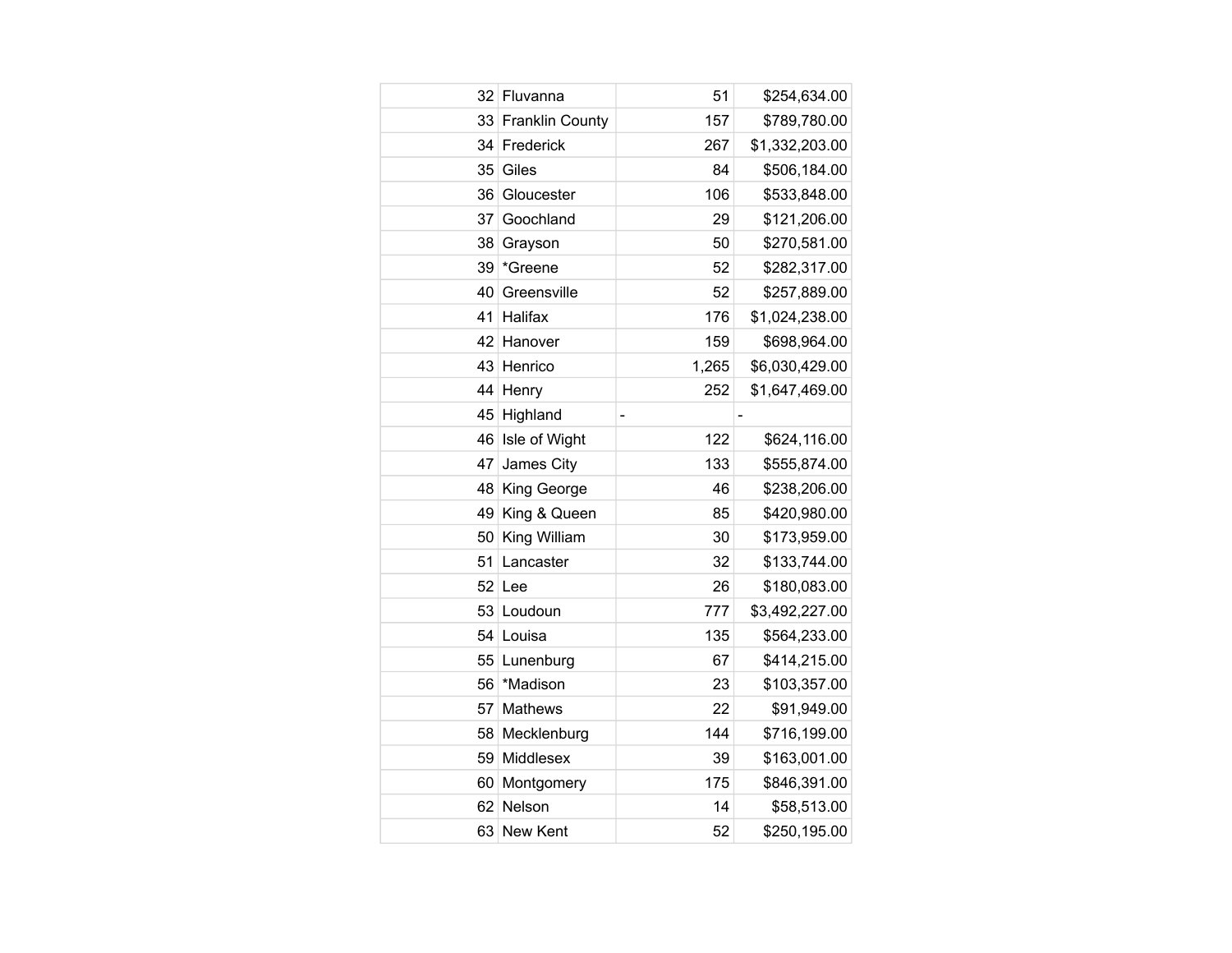| 65  | Northampton           | 38    | \$177,862.00    |
|-----|-----------------------|-------|-----------------|
| 66  | Northumberland        | 35    | \$146,283.00    |
| 67  | Nottoway              | 71    | \$435,621.00    |
| 68  | Orange                | -     |                 |
| 69  | Page                  | 86    | \$491,494.00    |
| 70  | Patrick               | 78    | \$488,284.00    |
| 71  | Pittsylvania          | 229   | \$1,433,553.00  |
| 72  | Powhatan              | 40    | \$167,180.00    |
|     | 73 Prince Edward      | 76    | \$403,787.00    |
| 74  | <b>Prince George</b>  | 153   | \$971,473.00    |
| 75  | Prince William        | 1,820 | \$10,242,983.00 |
| 77  | Pulaski               | 93    | \$515,719.00    |
| 78  | Rappahannock          | 13    | \$54,334.00     |
| 79. | <b>Richmond Count</b> | 29    | \$168,476.00    |
| 80  | Roanoke County        | 180   | \$956,487.00    |
| 81  | Rockbridge            | 21    | \$96,020.00     |
| 82  | Rockingham            | 250   | \$1,320,931.00  |
| 83  | Russell               | 124   | \$795,111.00    |
| 84  | Scott                 | 81    | \$548,908.00    |
| 85  | Shenandoah            | 149   | \$765,728.00    |
| 86  | Smyth                 | 128   | \$836,274.00    |
| 87  | Southampton           | 65    | \$382,236.00    |
| 88  | Spotsylvania          | 432   | \$2,332,062.00  |
| 89  | Stafford              | 453   | \$2,541,870.00  |
| 90  | Surry                 | 22    | \$91,949.00     |
| 91  | <b>Sussex</b>         | 43    | \$234,497.00    |
| 92  | Tazewell              | 144   | \$895,068.00    |
| 93  | Warren                | 118   | \$564,044.00    |
| 94  | Washington            | 171   | \$943,111.00    |
| 95  | Westmoreland          | 71    | \$310,513.00    |
|     | 96 Wise               | 158   | \$1,010,749.00  |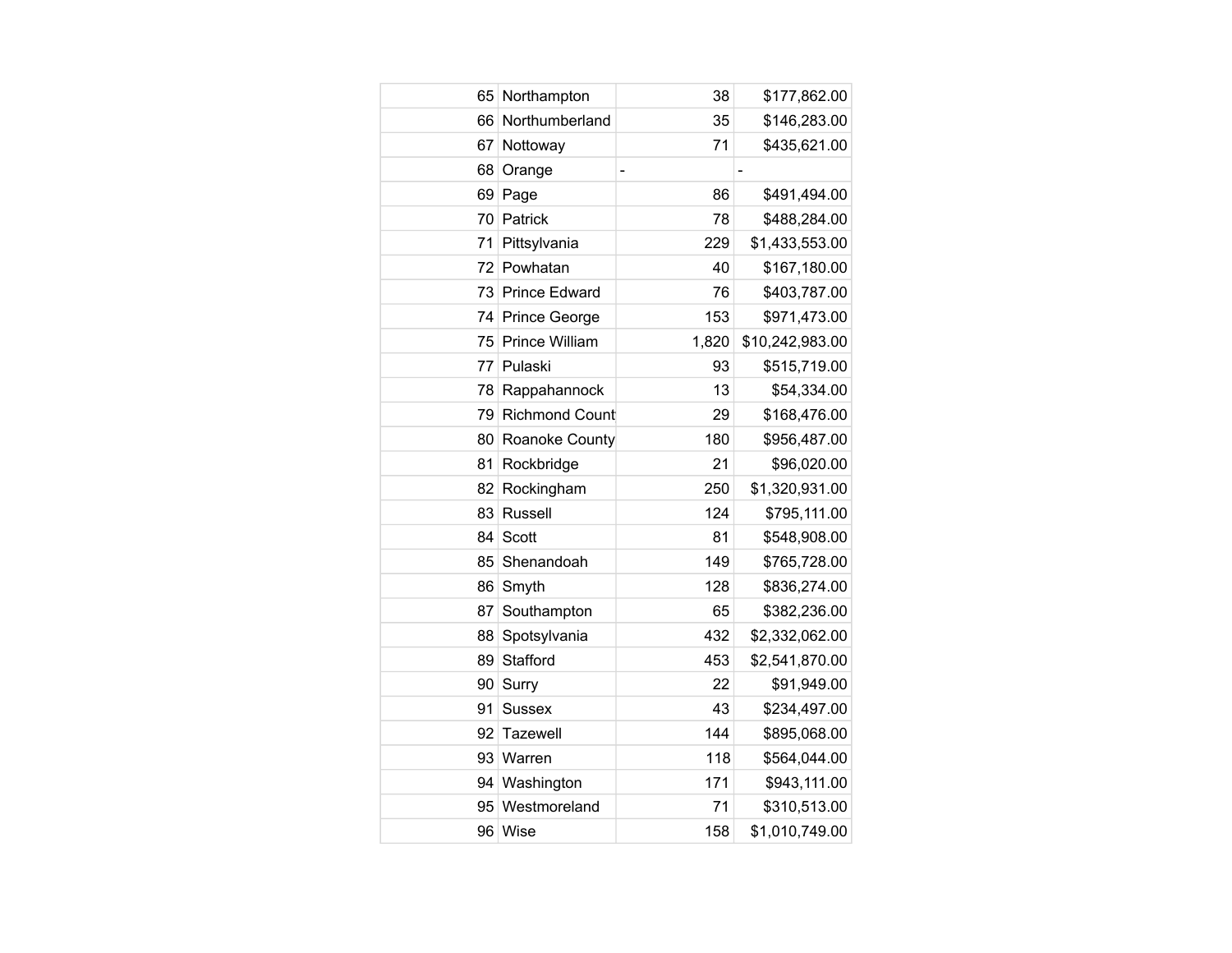| 97  | Wythe                   | 94                           | \$528,257.00   |
|-----|-------------------------|------------------------------|----------------|
| 98  | York                    | 74                           | \$389,758.00   |
| 101 | Alexandria              | 569                          | \$2,557,371.00 |
| 102 | <b>Bristol</b>          | 83                           | \$481,634.00   |
| 103 | <b>Buena Vista</b>      | $\overline{\phantom{0}}$     |                |
| 104 | Charlottesville         | 139                          | \$580,951.00   |
| 106 | <b>Colonial Heights</b> | 102                          | \$497,929.00   |
| 107 | Covington               | $\qquad \qquad \blacksquare$ |                |
| 108 | Danville                | 168                          | \$1,049,864.00 |
|     | 109 Falls Church        | 8                            | \$35,956.00    |
|     | 110 Fredericksburg      | 83                           | \$353,414.00   |
| 111 | Galax                   | 35                           | \$215,942.00   |
|     | 112 Hampton             | 652                          | \$3,961,654.00 |
|     | 113 Harrisonburg        | 289                          | \$1,580,143.00 |
|     | 114 Hopewell            | 113                          | \$753,576.00   |
| 115 | Lynchburg               | 284                          | \$1,481,349.00 |
| 116 | Martinsville            | 60                           | \$390,048.00   |
| 117 | <b>Newport News</b>     | 966                          | \$5,807,392.00 |
|     | 118 Norfolk             | 1,249                        | \$7,241,455.00 |
|     | 119 Norton              | 27                           | \$165,772.00   |
| 120 | Petersburg              | 221                          | \$1,402,130.00 |
| 121 | Portsmouth              | 469                          | \$2,974,385.00 |
| 122 | Radford                 | 16                           | \$101,712.00   |
|     | 123 Richmond City       | 1,023                        | \$4,275,629.00 |
| 124 | Roanoke City            | 512                          | \$2,830,237.00 |
| 126 | Staunton                | 85                           | \$428,654.00   |
| 127 | Suffolk                 | 395                          | \$2,141,551.00 |
| 128 | Virginia Beach          | 1,436                        | \$7,131,294.00 |
| 130 | Waynesboro              | 115                          | \$607,051.00   |
| 131 | Williamsburg            | 10                           | \$41,795.00    |
| 132 | Winchester              | 254                          | \$1,260,634.00 |